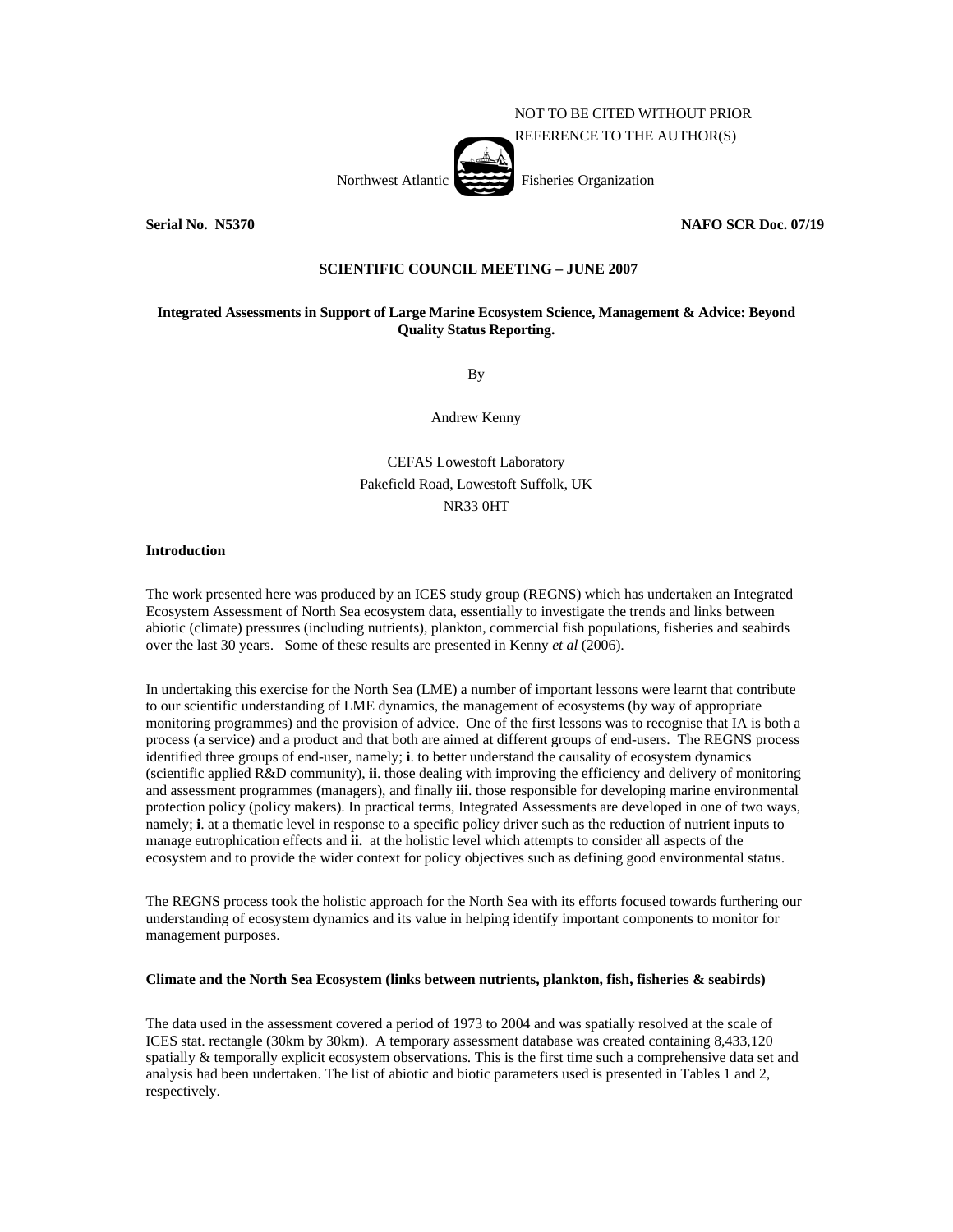|  |  |  |  | Table 1. List of abiotic parameters used. |  |
|--|--|--|--|-------------------------------------------|--|
|--|--|--|--|-------------------------------------------|--|

| Data type                              | <b>Source</b>                             | <b>Frequency</b>                 | Space-scale                |  |
|----------------------------------------|-------------------------------------------|----------------------------------|----------------------------|--|
| <b>Bathymetry</b>                      | UKHO                                      | Single record                    | Converted to stats.<br>sq. |  |
| Tide-generated bottom<br>stress (max.) | <b>GETM</b> (Cefas)                       | Monthly                          | Converted to stats.<br>sq. |  |
| Wave-generated bottom<br>stress        | <b>GETM</b> (Cefas)                       | Monthly                          | Converted to stats.<br>sq. |  |
| Water mass fluxes                      | <b>NORWECOM</b><br>(PGNSP)                | 1955-2005 monthly                | 13 sections                |  |
| Sediment type                          | North Sea benthos Single record<br>survey |                                  | Converted to<br>stats.sq.  |  |
| Salinity (S&B)                         | <b>ICES</b>                               | Monthly                          | Converted to stats.<br>sq. |  |
| Temperature (S&B)                      | <b>ICES</b>                               | monthly                          | Converted to stats.<br>sq. |  |
| NAO index                              | Univ. East Anglia                         | 1955-2005 winter index<br>(DJFM) | n/a                        |  |
| <b>Freshwater flows</b>                | <b>FRS</b> Aberdeen                       | monthly                          | By river & region          |  |
| Nutrients (DIN, DIP)                   | <b>ICES</b>                               | monthly                          | Converted to stats.<br>sq. |  |
| Oxygen concentration                   | <b>ICES</b>                               | monthly                          | Converted to stats.<br>sa. |  |
| Chlorophyll a                          | <b>ICES</b>                               | monthly                          | Converted to stats.<br>sq. |  |

Total of 12 abiotic parameters equating to18 variables

| Table 2. List of biotic parameters used. |  |
|------------------------------------------|--|
|------------------------------------------|--|

| Data type                | Source                                      | <b>Frequency</b> | <b>Space-scale</b>       |
|--------------------------|---------------------------------------------|------------------|--------------------------|
| Phytoplankton            | CPR (SAHFOS)                                | Monthly          | Converted to stats. sq.  |
| Zooplankton              | CPR (SAHFOS)                                | Monthly          | Converted to stats. sq.  |
| Fish abundance<br>(CPUE) | ICES (IBTS)                                 | Quarterly        | Converted to stats. sq.  |
| Seabird abundance        | <b>WGSE/ESAS</b>                            | Monthly          | Converted to stats. sq.  |
| <b>Stock Assessment</b>  | ICES                                        | Annual           | Region IV (a, $b \& c$ ) |
| Fish landings            | Scotland, England $\&$<br>Wales authorities | Monthly          | Converted to stats. sq.  |
| <b>Macrobenthos</b>      | <b>ICES NSBS</b>                            | 1983 & 2000      | Converted to stats. sq.  |
| Marine mammals           | WGSE/ESAS                                   | Monthly          | Converted to stats. sq.  |

Total of 100 biological variables equating to: 14 species of zooplankton, 20 species of phytoplankton, 19 fish abundance species, 21 stock assessment metrics, 9 fish landings species & 17 seabird species.

For our initial analysis two types of data matrix were constructed from these, namely; **i**. data to undertake spatial analysis (for each parameter an average for each ICES grid cell over all years was performed) and ii. data to undertake time-series analysis (for each parameter annual averages over all squares was performed).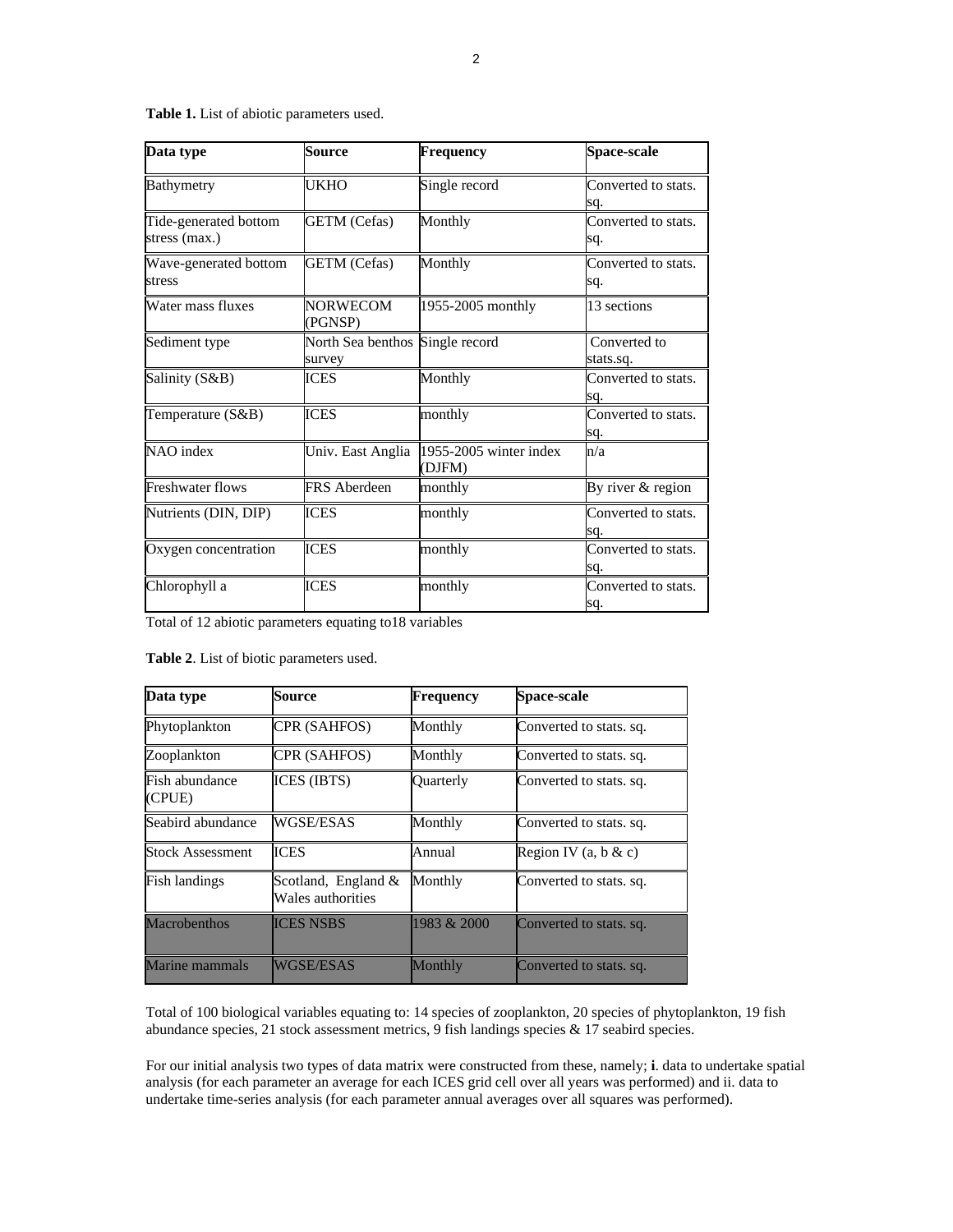#### **Spatial Analysis**

Abiotic data were in the first instance treated separately by transforming and normalising the data so as to facilitate a direct comparison between differently scaled variables. The integrated (multivariate) analysis was undertaken using Principal Components Analysis (PCA) which attempts to present in a two dimensional space the variation in the abiotic status of individual ICES grid cells. The results of this analysis are shown in Figure 1 (below), which clearly shows some dominant abiotic gradients in the North Sea (running North to South). Each ICES rectangle (cell) has been assigned a colour according to its assigned cluster following hierarchical cluster analysis. The gradients are consistent with current understanding and also serve to provide some reassurance in terms of the quality of the data and the design of the monitoring programmes.



**Figure 1**. Spatial PCA using ICES abiotic data for each ICES rectangle. The abiotic status of each rectangle is defined in the PCA and then mapped – Note the clusters are spatially contiguous and consistent with current understanding.

Highly significant levels of relatedness  $(p>0.01)$  were found between the abiotic data and the plankton, fish populations (CPUE), fisheries(landings) and seabird data. The most important abiotic spatial components explaining the biotic variation are dissolved inorganic phosphate, salinity and wave stress. It is noteworthy that spatial variations in temperature appear less significant in explaining the spatial variation in the biota, but it should be expected that temperature will be more significant in explaining biotic variation over-time.

## In conclusion:

- Abiotic sub-regions for the North Sea have been defined using readily available monitoring data  $\&$ verified.
- Variations in nutrients, salinity and wave stress are the most significant parameters in terms of explaining assemblages of Plankton, Fish & Seabird – but the causal links (if they exist) require further explanation.
- Boundaries are consistent with other scientific studies, but not current policy assessment and management boundaries. This difference requires further quantification and assessment.
- Also how spatial trends change over different time periods requires further investigation.

## **Time-series analysis**

Performing PCA on the abiotic data for the entire North Sea for years 1973 and 2004 reveals some clear trends in the North Sea state over time (Figure 2). Again the samples (years) have been coloured according to their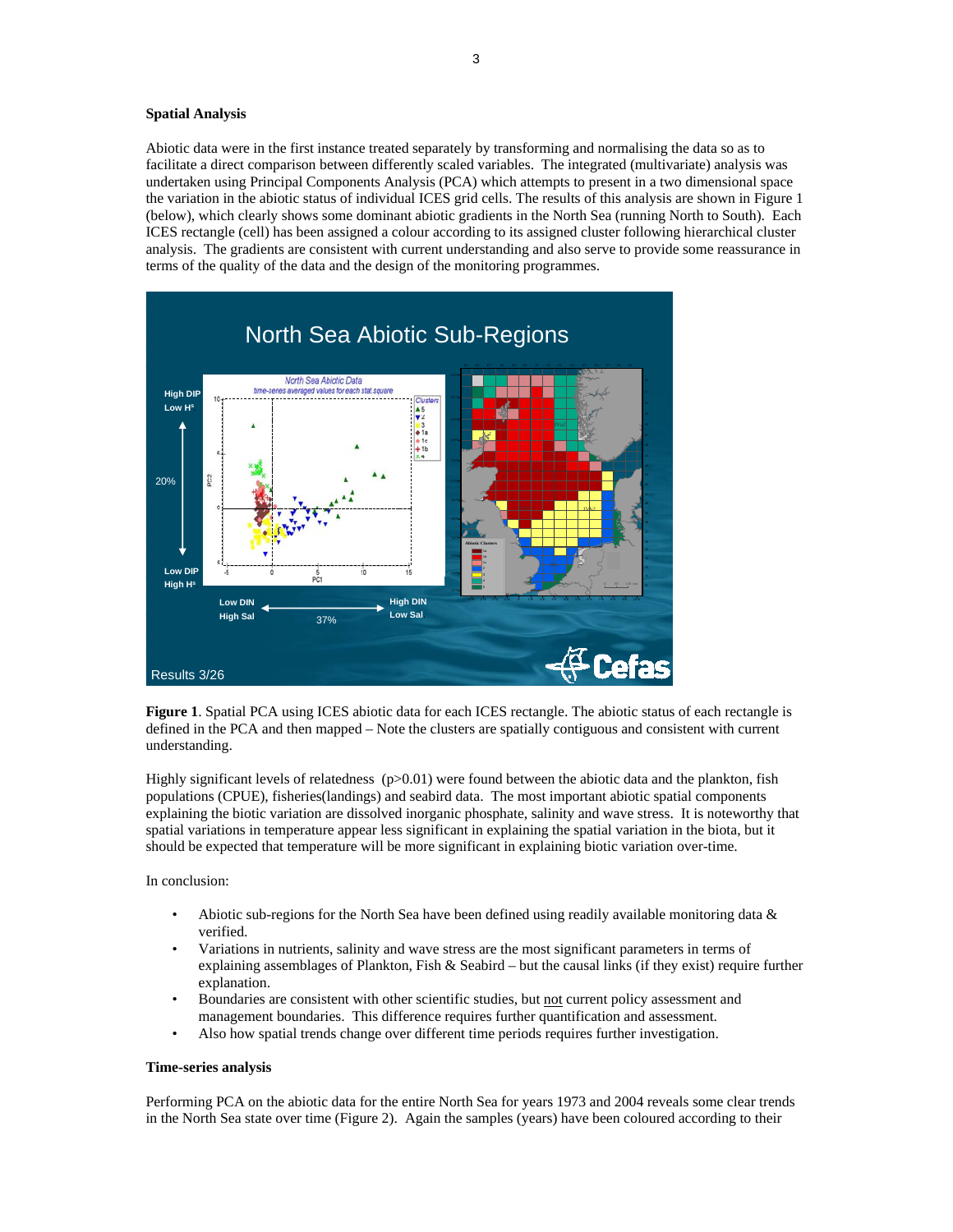assigned clusters in a separate cluster analysis. What is interesting is that the previously described regime shift in 1989 does not stand out, rather there appears to be a group of years between 1985 and 1995 which are noteworthy, with a couple of outliers denoted as blue triangles. These years were characterised by relatively high levels of dissolved inorganic nitrogen, low salinity, high temperature and low dissolved inorganic phosphate. The present analysis suggests that this group of years (which includes 1989) represents a transitionary period where several biotic components changed significantly both negatively and positively during this period, but not all biotic components changed in state in the same year ie.1989. Figure 3 shows the example for commercial fish populations derived from IBTS catch per unit effort data.



**Figure 2**. PCA on biotic data - sample years from 1973 to 2004.

What this shows is that in the North Sea there was a change in the commercial fish populations around 1990 from one which included a dominant presence of whiting to one which now includes a dominant presence of sprat. In terms of statistical significance trends in bottom temperature appear to be important drivers of this response, but there is also the likelihood that changes in fishing pressure and gear type could account for this difference – further analysis is required..

All biotic responses exhibit an increasing trend in dissimilarity over this period such that the biotic state pre-1985 is most different from the state post-1995. This is in contrast to the abiotic state which has moved closer to the pre-1985 condition (see Figure 2).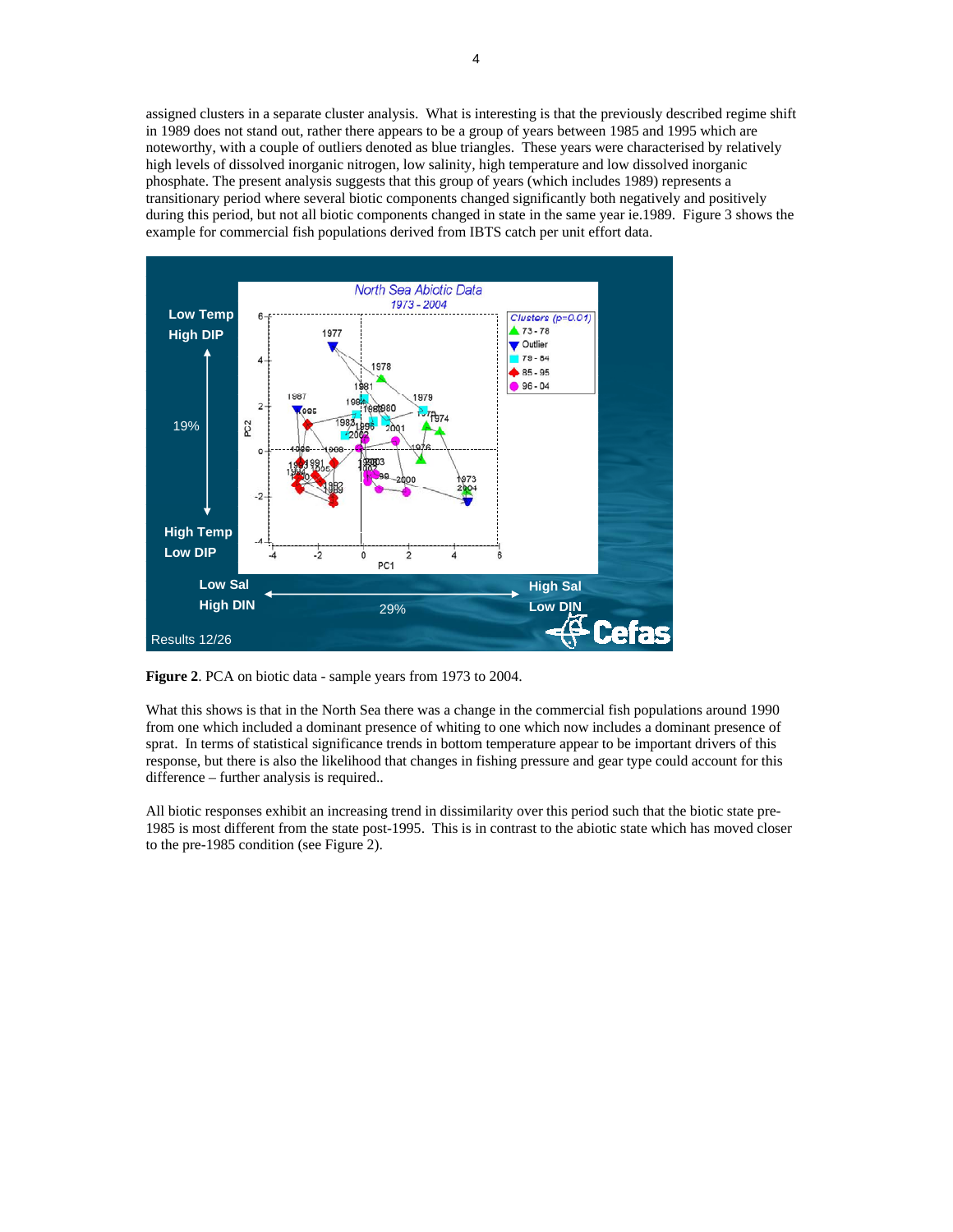

**Figure 3.** Changes in the state of commercial fish populations. The top figure has sample years coloured according to the abiotic clusters in Figure 2 where as the bottom figure has samples years coloured according to their own ordination groups.

The strength of having multiple sources of pressure and state ecosystem variables gridded for most of the North Sea is that allows the data to be integrated and comparatively assessed in one step. The relative contribution of one variable against another can then be examined for the entire time series to help determine and understand their importance in the context of the wider ecosystem response.

Figure 4 shows one example of such an integrated assessment (a traffic light plot) based upon 56 variables using a method first demonstrated by Choi *et al* (2005). The method clearly shows the change in state from one dominated by high cod and skate landings, possibly driven by high negative flux of North Sea sea-water and relatively low NAO index before 1983 to one which has become dominated by high landings of *Nephrops* and squid and increased bottom temperatures. However, the change at the ecosystem level is not abrupt (which is no surprise) as not all variables respond in the same way at any one time. Some variables appear to be changing state earlier than others, whilst others may have some level of trophic dependency that introduces time-lags into the ecosystem response. This process of transition clearly merits closer examination to elucidate its properties such as reclassifying the data according to trophic status and weighting the variables according to their ecological significance.